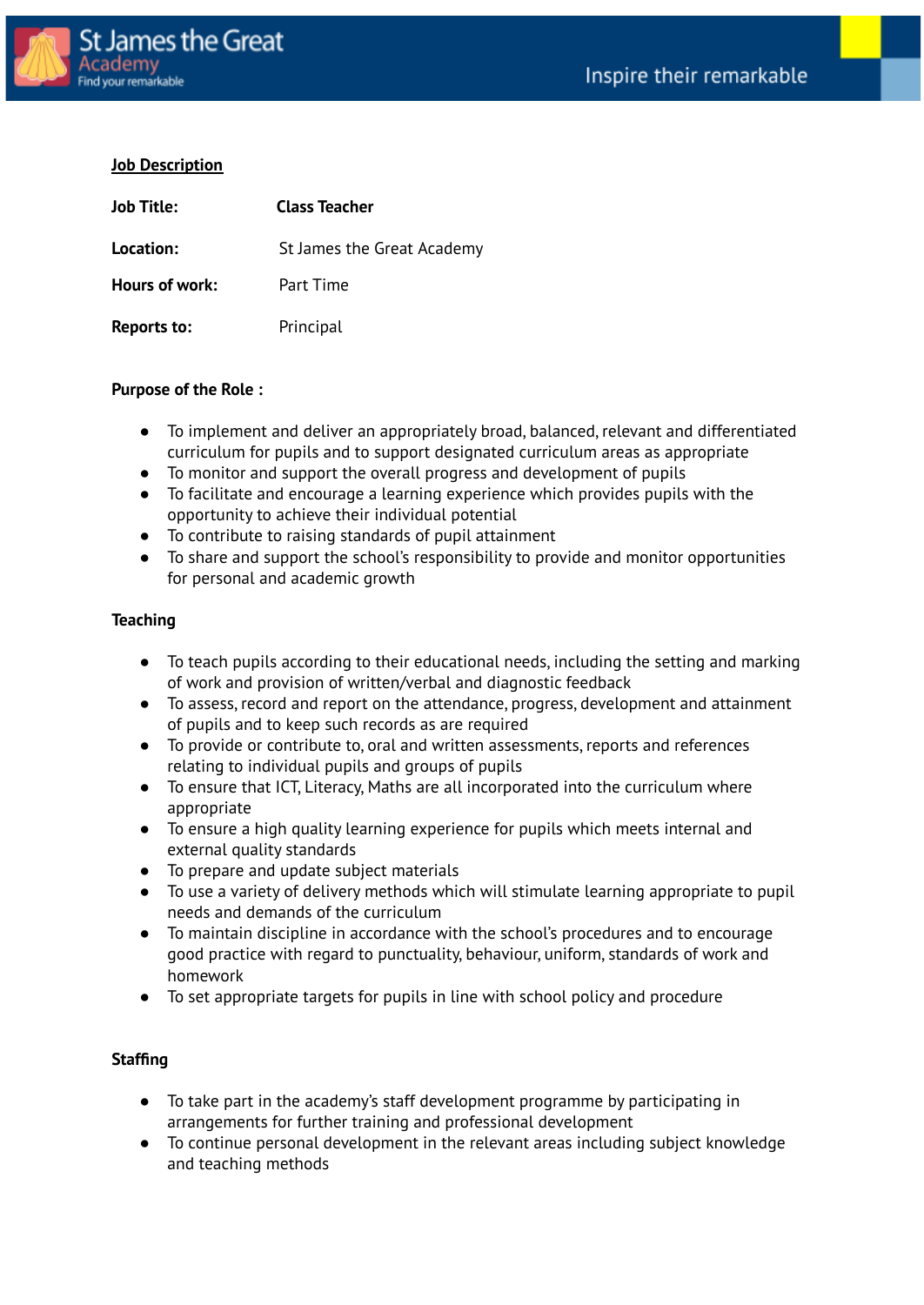

- To engage actively in the Appraisal Review process
- To ensure the effective and efficient deployment of classroom support
- To work as a member of a team and to contribute positively to effective working relations within the school

## **Quality Assurance**

- To help to implement school quality procedures and to adhere to those.
- To contribute to the process of monitoring and evaluation of the curriculum area in line with agreed school procedures including evaluation against quality standards and performance criteria. To seek / implement modification and improvement where required
- To review from time to time methods of teaching and programmes of work
- To take part, as may be required, in the review, development and management of activities relating to the curriculum, organisation and pastoral functions of the school

## **Management Information**

- To maintain appropriate records and to provide relevant accurate and up to date information for Management Information Systems, registers, target tracking data etc.
- To complete the relevant documentation to assist in the tracking of pupils
- To track pupil progress and use information to inform teaching and learning

## **Leadership**

- To lead a specific subject area or areas if required by keeping up to date with current educational practice and implementing new initiatives in the school at the direction of the Senior Leadership Team.
- To ensure that the subject area is adequately resourced
- To prepare a subject action plan
- To analyse the attainment data for the subject area and report back to the Senior Leadership Team with areas for development and strategies to address these

## **Communication**

- To communicate effectively with the parents of pupils as appropriate
- Where appropriate, to communicate and co-operate with persons or bodies outside the school
- To follow agreed policies for communications in the school

## **Marketing and Liaison**

- To take part in liaison activities such as Open Evenings, Parents Evenings, Review Days and liaison events with partner schools
- To contribute to the development of effective subject links with external agencies

#### **Management of Resources**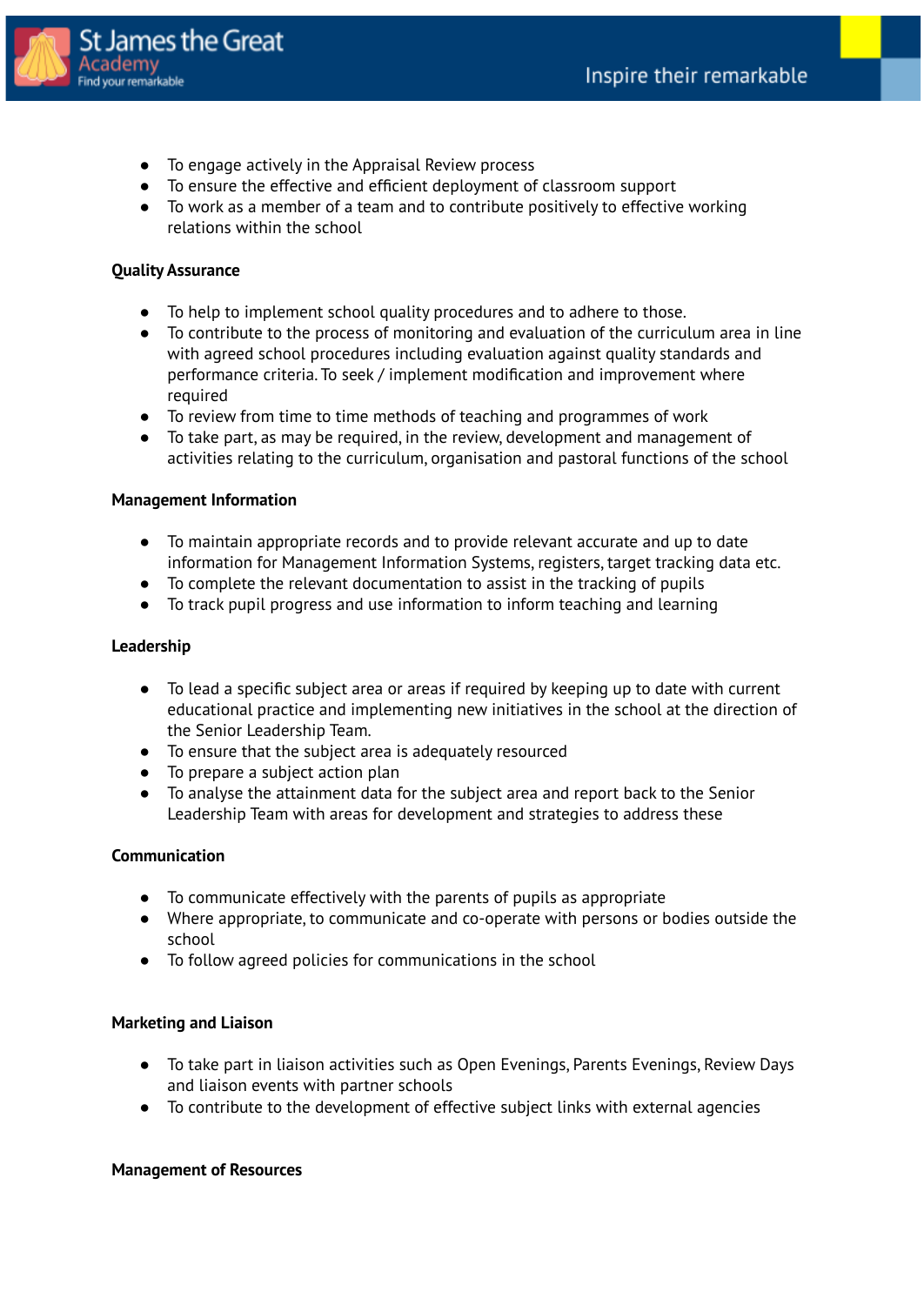

- To contribute to the process of the ordering and allocation of equipment and materials
- To assist the subject leaders to identify resource needs and to contribute to the efficient / effective use of physical resources
- To co-operate with other staff to ensure a sharing and effective usage of resources to the benefit of the school, and the students.
- Organising the classroom and learning resources to create a positive learning environment

## **Other Specific Duties**

- To play a full part in the life of the academy community
- To comply with the school's Health and Safety Policy and undertake risk assessments as appropriate
- To undertake any other duty as specified by the Principal not mentioned in the above

## **Employee value proposition:**

We passionately believe that every child can discover their own remarkable life. It's what motivates us around here. We know this vision requires something extra. Which is why at AET, you'll find more. More opportunities, so you can forge your own path. More care and support, so you can prioritise what matters most. More purpose, for you and for the children we're inspiring. Come inspire their remarkable with us.

#### **Our values:**

The post holder will be expected to operate in line with our values which are:

- Be unusually brave
- Discover what's possible
- Push the limits
- Be big hearted

#### **Other clauses:**

- 1. The above responsibilities are subject to the general duties and responsibilities contained in the Teachers' Pay and Conditions.
- 2. This job description allocates duties and responsibilities but does not direct the particular amount of time to be spent on carrying them out and no part of it may be so construed.
- 3. The job description is not necessarily a comprehensive definition of the post. It will be reviewed at least once a year and it may be subject to modification or amendment at any time after consultation with the holder of the post.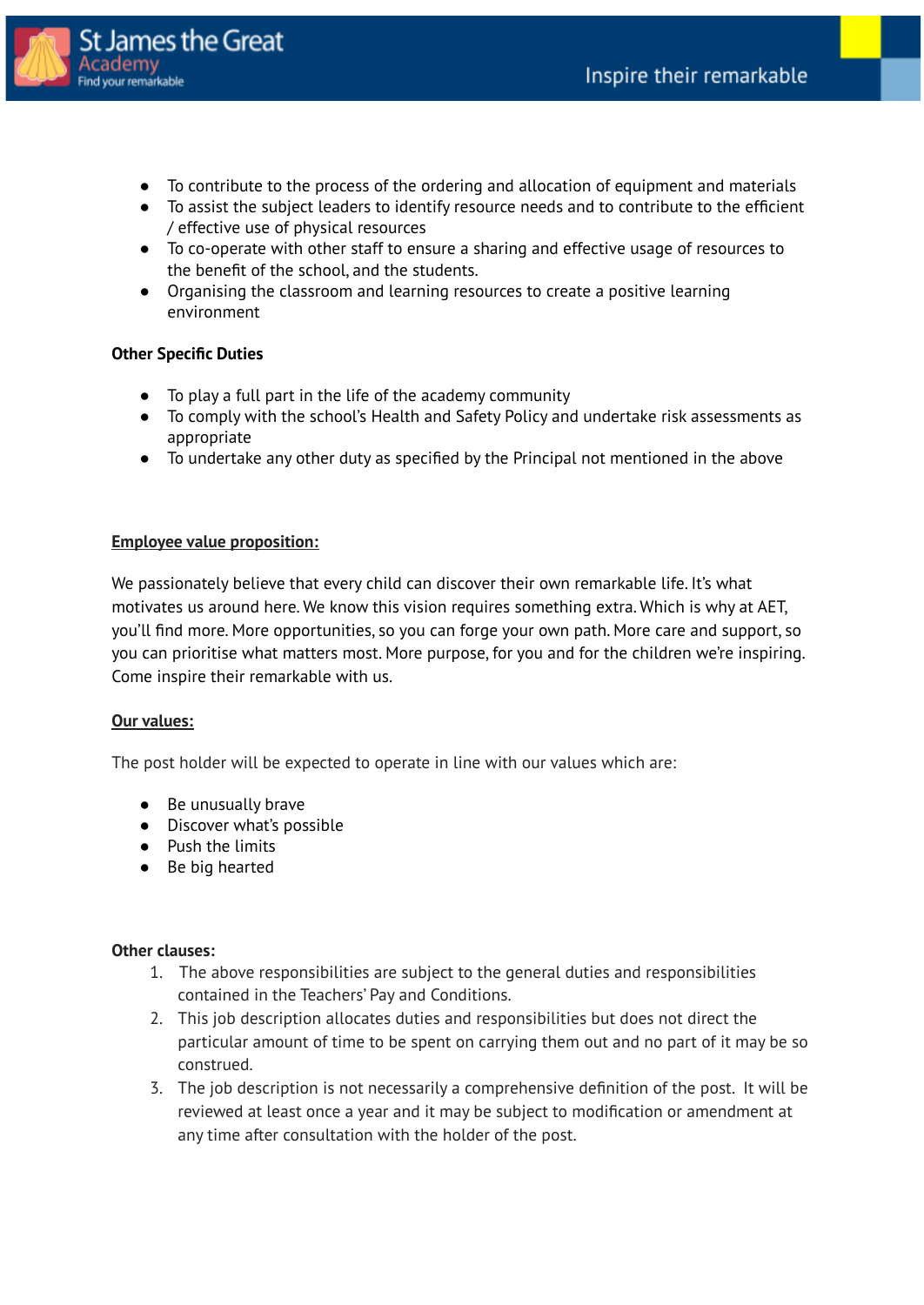

- 4. This job description may be varied to meet the changing demands of the academy at the reasonable discretion of the Principal
- 5. This job description does not form part of the contract of employment. It describes the way the post holder is expected and required to perform and complete the particular duties as set out in the foregoing.
- 6. Postholder may deal with sensitive material and should maintain confidentiality in all academy related matters.

# **Safeguarding**

We are committed to safeguarding and protecting the welfare of children and expect all staff and volunteers to share this commitment. A Disclosure and Barring Service Certificate will be required for all posts. This post will be subject to enhanced checks as part of our Prevent Duty.

## **Person Specification**

## **Job Title: Class Teacher**

| General<br>heading                    | <b>Detail</b>                              | <b>Essential requirements:</b>                                                                                                                                                                             | <b>Desirable</b><br>requirements:                                                                                                                      |
|---------------------------------------|--------------------------------------------|------------------------------------------------------------------------------------------------------------------------------------------------------------------------------------------------------------|--------------------------------------------------------------------------------------------------------------------------------------------------------|
| <b>Qualifications</b><br>& Experience | Specific<br>qualifications                 | Right to work in the<br>UK                                                                                                                                                                                 | N/A                                                                                                                                                    |
|                                       | Qualifications<br>required for the<br>role | Degree or relevant<br>professional<br>qualification with<br>QTS.<br>Record of recent and<br>relevant in-service<br>training.<br>Willingness to<br>$\bullet$<br>further own<br>professional<br>development. |                                                                                                                                                        |
|                                       | Specific<br>Knowledge/<br>Experience       | Proven record of<br>good or better<br>teaching and<br>classroom<br>management.<br>Experience of<br>teaching in at least<br>one key stage.<br>Knowledge of the<br>$\bullet$<br><b>National Curriculum</b>   | Experience<br>$\bullet$<br>of teaching in<br>two key<br>stages.<br>Experience of<br>target setting<br>and subject<br>leadership.<br>Preparation<br>and |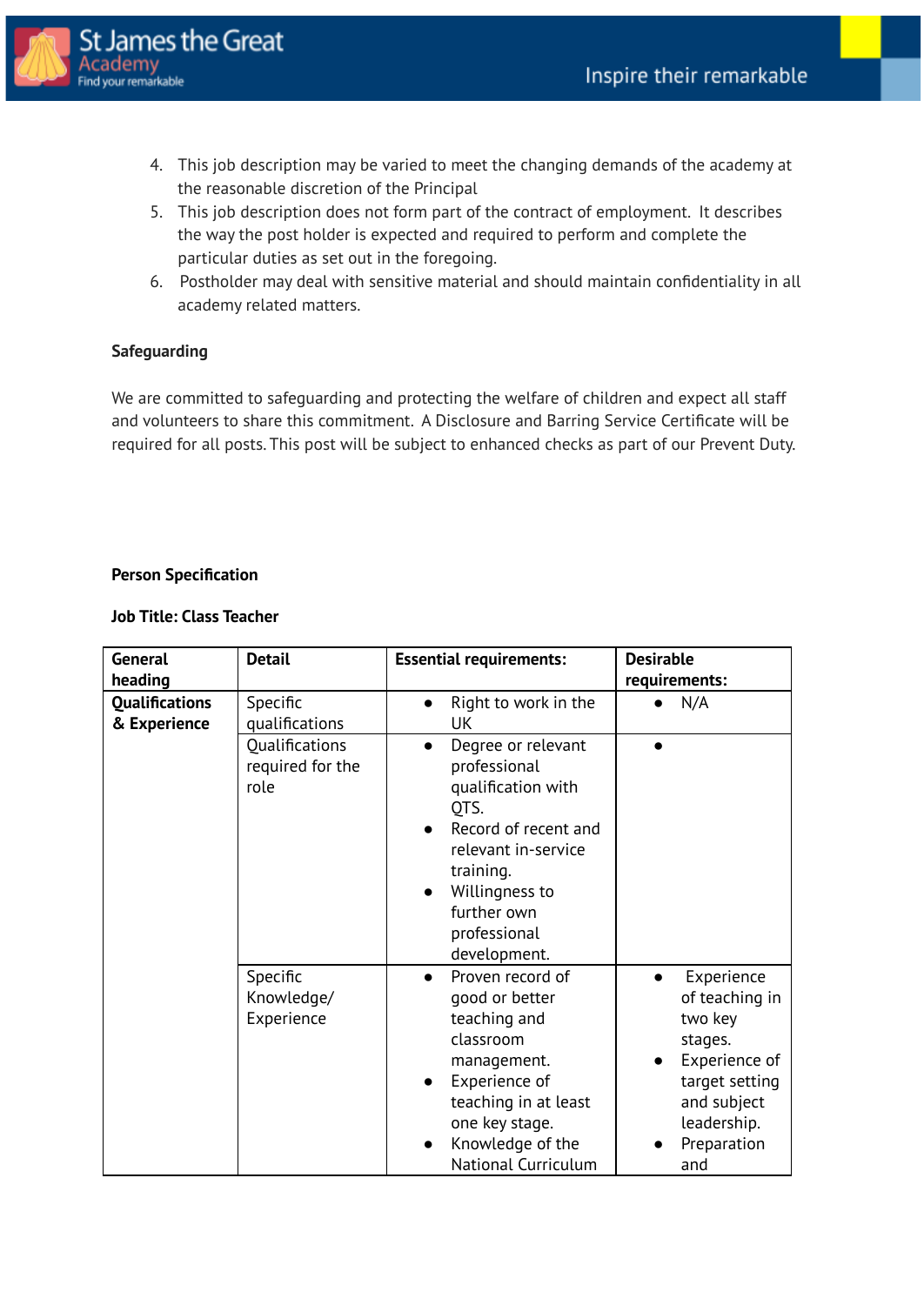

|                   |                  | or Foundation Stage<br>Curriculum as<br>appropriate<br>Experience of<br>$\bullet$<br>effective assessment<br>procedures.                                                                                                                                                                                                                                                                            | administratio<br>n of statutory<br>national tests<br>and<br>implication of<br>Teacher's<br>Assessment<br>on making<br>accelerated<br>progress.                               |
|-------------------|------------------|-----------------------------------------------------------------------------------------------------------------------------------------------------------------------------------------------------------------------------------------------------------------------------------------------------------------------------------------------------------------------------------------------------|------------------------------------------------------------------------------------------------------------------------------------------------------------------------------|
| <b>Behaviours</b> | Skills/Abilities | Team player and<br>$\bullet$<br>committed to team<br>building.<br>Ability to plan for<br>the use of additional<br>adult support.<br>Ability to prioritise,<br>use initiative and<br>good time<br>management.<br>High standard of<br>presentation skills.<br>IT literate with<br>experience of a<br>range of teaching<br>aids.<br>Aware of current<br>primary educational<br>initiatives and issues. | Able to use<br>$\bullet$<br>any adults<br>supporting<br>learning in a<br>creative and<br>inspirational<br>way.<br>Knowledge of<br>positive<br>Behaviour<br><b>Strategies</b> |
|                   | Qualities        | Approachable to all<br>members of the<br>school community<br>and committed to<br>communicating with<br>the wider school<br>community.<br>Ability to assist in the<br>$\bullet$<br>effective<br>management of<br>change.<br>Willingness to<br>support strong links<br>with parents/carers<br>and governors.<br>Good organisational<br>skills and<br>enthusiastic about<br>child led learning.        |                                                                                                                                                                              |